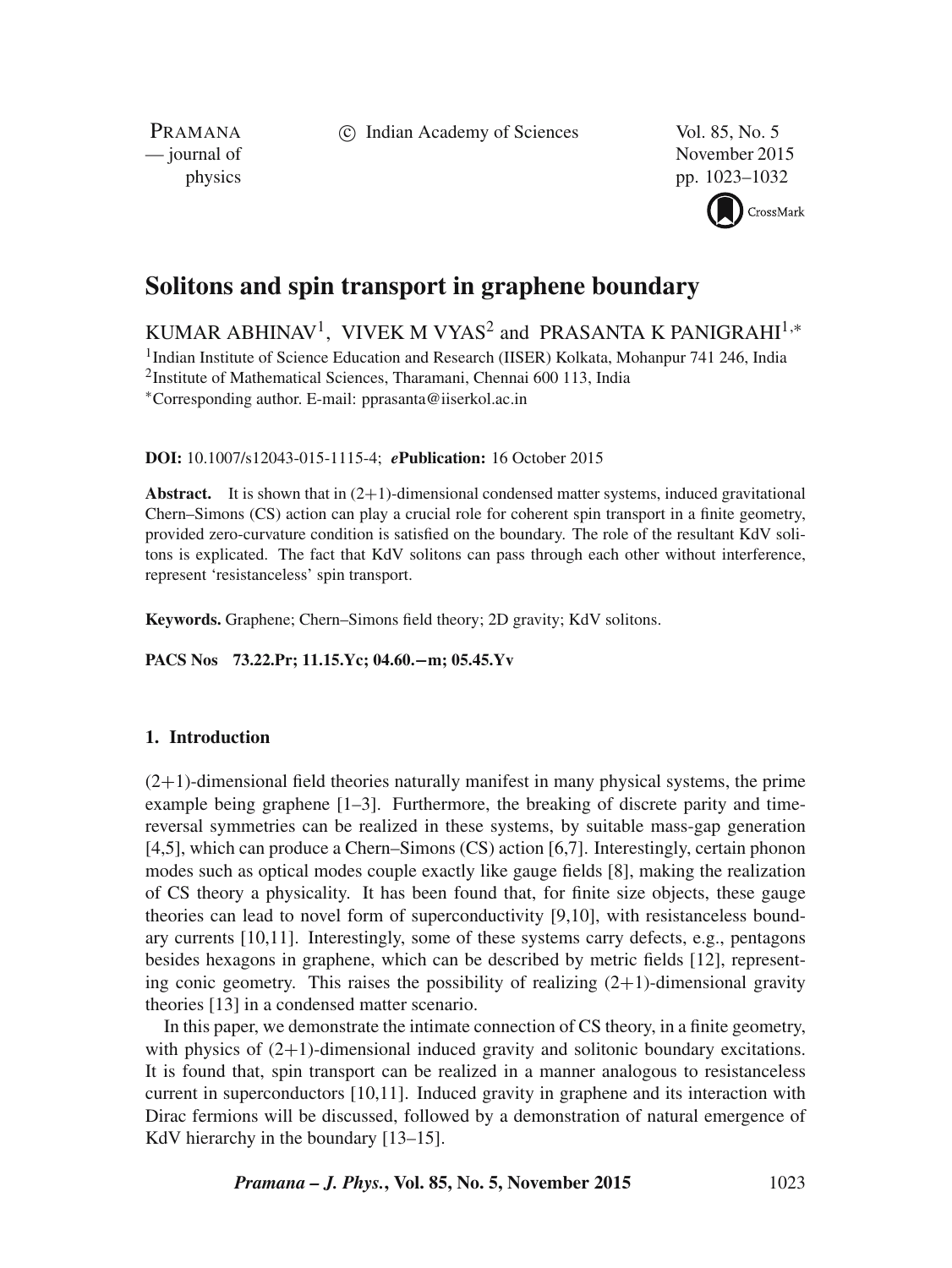The organization of the paper is as follows. We start with the example of  $U(1)$  gauge theory realized in 2+1 dimensions with induced CS term, relevant for graphene, and show the implication of finite geometry, in inducing resistanceless boundary currents. Then we shall show how the gravitational CS term emerges in graphene in an analogous manner. Subsequently, the gravitational analogy is taken up, wherein the boundary effects are related to solitonic physics. In particular, KdV solitons emerge as the boundary excitations, similar to the scenario in Hall effect [16].

# **2. Induced CS term in graphene: Boundary effects**

The hexagonal planar array of carbon atoms in graphene is resolvable into two intertwined triangular sublattices. The molecular orbitals between individual carbon atoms are such that the valence and conduction bands touch each other at certain points in momentum space [1]. At low energies, near these touch-points, the dispersion is effectively linear and the characteristic tightbinding Hamiltonian, supporting nearest neighbour hopping, can be cast into a form representing massless Dirac (relativistic) fermions in  $2+1$ dimensions, with speed of light (c) replaced by Fermi velocity  $v_F$  [2]. The experimental realization of this physics in the last decade [3], reinitiated the study of such systems at theoretical, experimental and technological levels. As pure graphene sheet curls up on its own, these systems were realized as a single sheet of graphene placed on a suitable substrate that does not affect its electronic structure considerably. Later on, it was realized that opting for suitable substrate, like hexagonal boron nitrate (hBN), can break the sublattice symmetry of the system to induce massive Dirac excitations in graphene [4,5].

 $(2+1)$ -dimensional quantum electrodynamics (OED) has been of much interest owing to certain advantages, such as renormalizability [17], inherent topology and tractable infra-red divergences. For massless fermions, it is infrared finite [18]. More interestingly, the inherent topological nature of such systems, automatically arising through quantum (loop) corrections, makes these systems of great relevance to various physical phenomena, such as fractional Hall effect [19,20], topological insulators [21,22], anyon superconductivity [23,24] and many more. With Schwinger pointing out that they can be massive [25], construction of gauge theories with non-zero mass arising through various mechanisms became a topic of interest. However, examples of intrinsically massive tree (classical) level Abelian gauge theories were proposed much later [6,7] in  $2+1$ , owing to its intrinsic topological structure. Integrating out the fermionic fields leads to an effective gauge theory with gauge-invariant mass [6,7,26] at low energies, through the induction of parity-violating topological CS term in the action [27]. In graphene, optical phonons have been shown to couple with Dirac fermions as gauge fields  $(a<sub>u</sub>)$ , and so as external photons  $(A_\mu)$  [8]. Due to the presence of two species of Dirac fermions in graphene [2], owing to two sublattices of the hexagonal structure, the induced 'pure' CS terms arising from either of these fields mutually cancel out. However, in the presence of both gauge fields, the induced 'mixed' CS terms survive, leading to the effective Lagrangian, in the long-wavelength domain, as [28],

$$
\mathcal{L}_{\text{eff}} = -\frac{1}{4\tilde{g}^2} f_{\mu\nu} f^{\mu\nu} - \frac{m}{2\pi |m|} \epsilon^{\mu\nu\lambda} A_{\mu} \partial_{\nu} a_{\lambda} - \frac{m}{2\pi |m|} \epsilon^{\mu\nu\lambda} a_{\mu} \partial_{\nu} A_{\lambda}, f_{\mu\nu} = \partial_{\mu} a_{\nu} - \partial_{\nu} a_{\mu}.
$$
\n(1)

1024 *Pramana – J. Phys.***, Vol. 85, No. 5, November 2015**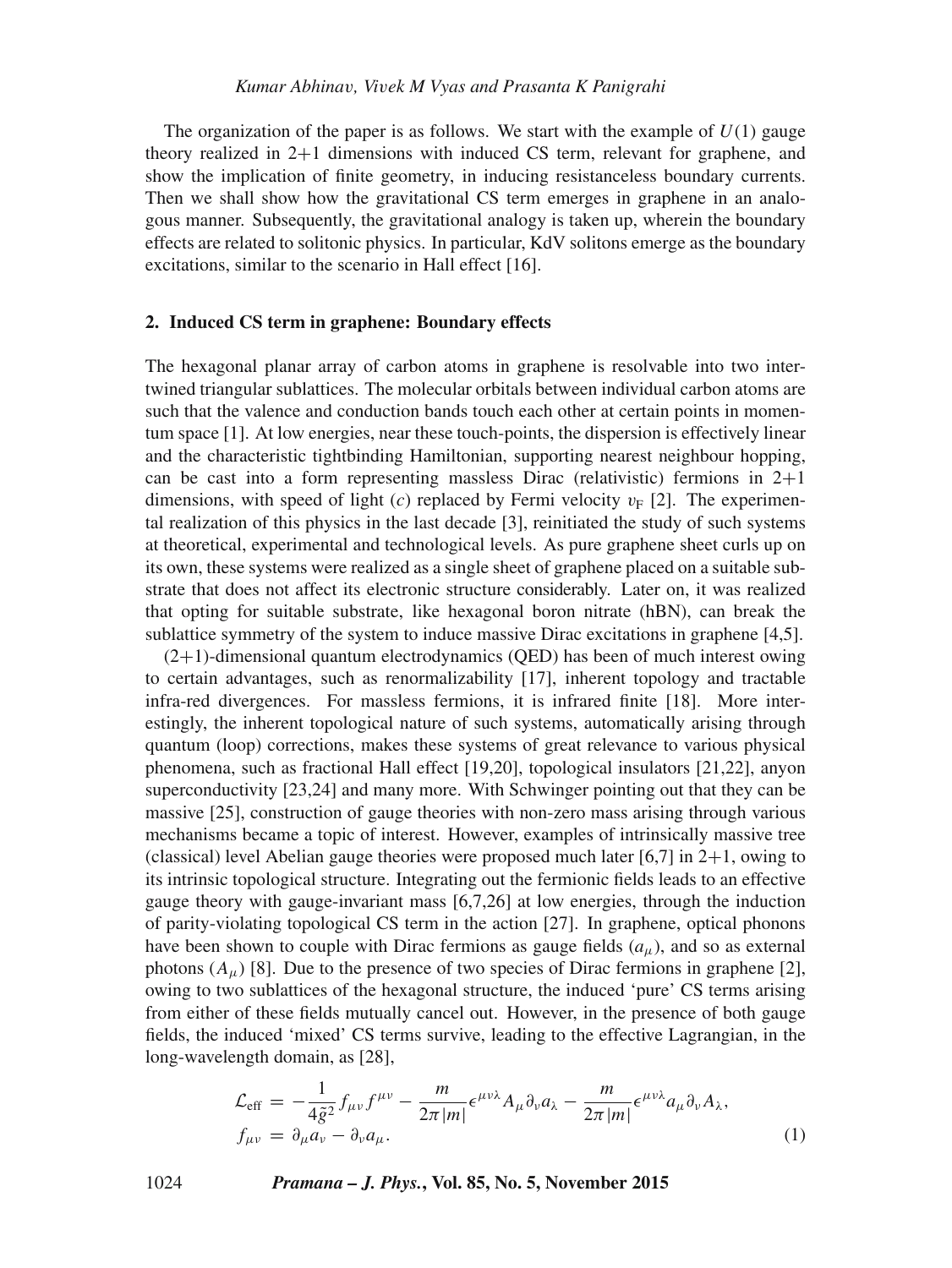The above form of Lagrangian is well-studied [7,26,29], and is appropriate for fieldtheoretic description of graphene [30]. It is further related to anyon superconductivity [10] and to fermions in  $1+1$  dimensions through hydrodynamical analogy [31].

Consequently, the third term in  $\mathcal{L}_{eff}$  is not gauge-invariant, resulting in a non-zero change in action under  $U(1)$  gauge transformation:

$$
\delta S_{\text{CS}} = -\frac{m}{4\pi |m|} \int d^3x \epsilon^{\mu\nu\rho} \partial_\mu (\Lambda F_{\nu\rho}),
$$

 $\Lambda$  being the local parameter of  $U(1)$  gauge transformation. Given that the system has a finite boundary, the above expression yields a boundary integral as

$$
\delta S_B = -\frac{m}{4\pi |m|} \oint_B d^2x \epsilon^{\mu\nu} \Lambda F_{\mu\nu}.
$$
 (2)

This term can also result from a pure CS Lagrangian, modulo a constant factor, subjected to large gauge transformations that lead to a non-zero winding number. As will be shown later, this property enables us to link the above system with  $SL(2, R)$  KdV solitons.

The consistency with the gauge invariance at the tree-level demands the existence of a compensating term at the boundary, allowed by the variable redundancy of the gauge theory. The simplest choice is [10],

$$
S'_{B} = \oint_{B} d^{2}x \left[ \frac{c}{2} \left( \partial_{\mu} \theta - A_{\mu} \right)^{2} + \frac{m}{4\pi |m|} \theta \epsilon^{\mu \nu} F_{\mu \nu} \right].
$$

The Stückelberg field [32]  $\theta$  transforms as  $\theta \rightarrow \theta + \Lambda$  under gauge transformation, rendering it to be massless for overall gauge invariance. The above integral is gaugeinvariant only on the mass shell, yielding the equation of motion:

$$
\partial^2 \theta = \frac{m}{4\pi c |m|} \epsilon^{\mu \nu} F_{\mu \nu}.
$$
 (3)

The above result is of prime importance in the present work, as it shows dependence of  $\theta$ on the field-strength tensor. As will be shown in the next section, the field-strength tensor is equivalent to the curvature tensor for a non-trivial geometry, with spin connections serving as components of the equivalent gauge field [33]. The corresponding gravitational action, in 2+1 dimensions, is also of the CS nature [34], yielding a surface term of the form in eq. (2). Therefore, the present theory equivalently describes non-trivial gravitational excitations at the graphene boundary, physically realizable through defects [12]. Further, as the resultant geometry is conic in nature, it leads to a metric diagonal in light-cone coordinates, having  $SL(2, R)$  symmetry that supports solitonic excitations of the KdV form under the zero-curvature condition. The  $\theta$  field will be identified with these solitons.

Equation (3) is dual to the Schwinger model [35], incorporating massless fermions, coupled to a gauge field with coupling constant  $1/\sqrt{4\pi c}$ . For such a theory, defined on a circle, the chiral current is anomalous:

$$
\partial_{\mu} j_{5}^{\mu} \propto \epsilon^{\mu \nu} F_{\mu \nu}, \quad F_{\mu \nu} = \partial_{\mu} A_{\nu} - \partial_{\nu} A_{\mu}.
$$
\n(4)

Therefore, the graphene edge states are chiral and gapless. On considering gauge transformation for the external field too, we end up with the anomaly equation,

$$
\partial_{\mu} j_{5}^{\mu} \propto \epsilon^{\mu \nu} \left[ F_{\mu \nu} + f_{\mu \nu} \right]. \tag{5}
$$

*Pramana – J. Phys.***, Vol. 85, No. 5, November 2015** 1025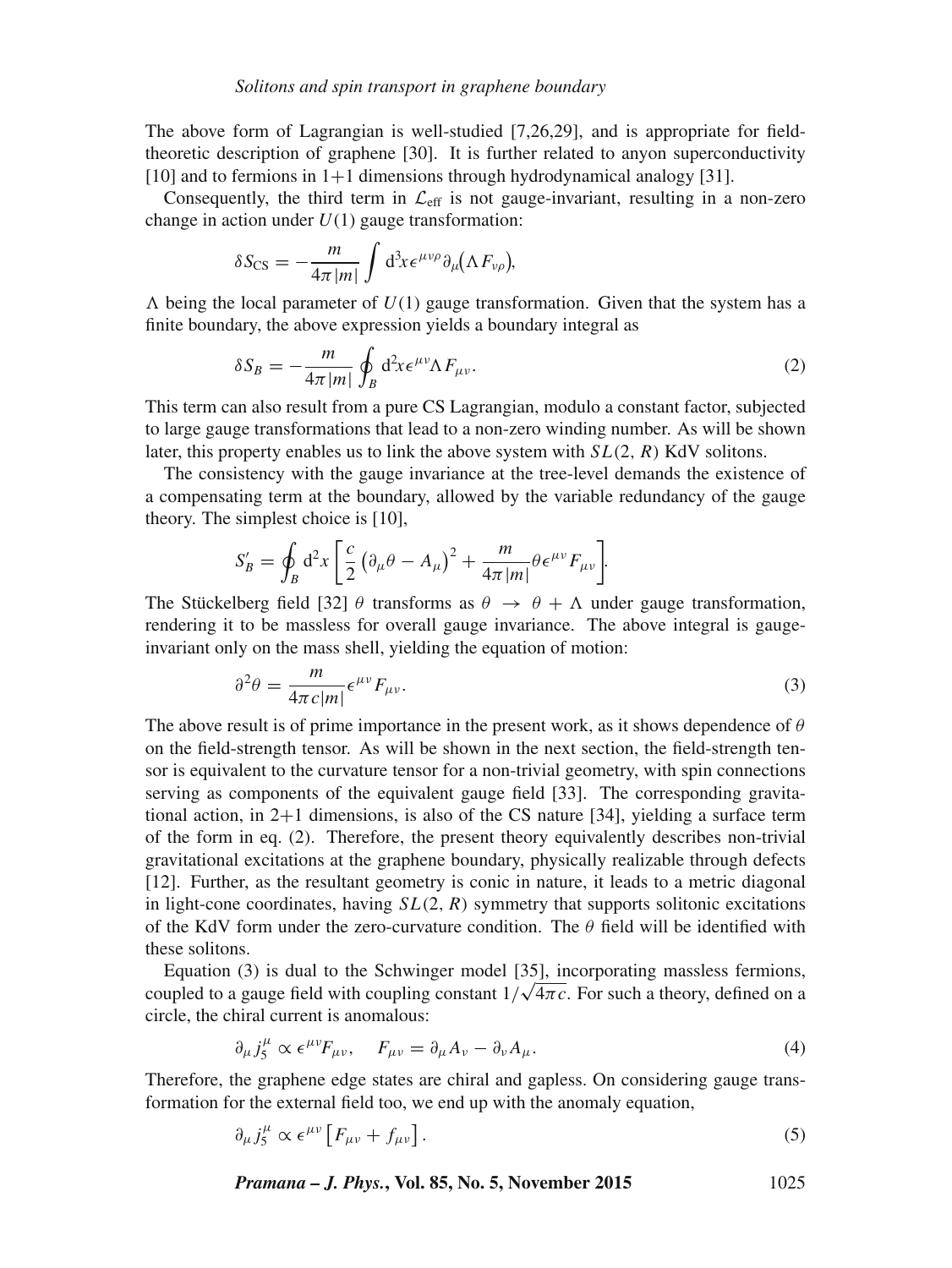In 2+1 dimensions, such a theory obtained through integrating-out four-component Dirac spinor fields, is known to support unconventional decay modes of lattice vibrations [36].

Therefore, though the bulk action is both parity and time-reversal invariant, the surface one is not. All these discussions hold for another effective Lagrangian,

$$
\mathcal{L}_{\text{eff}} = -\frac{1}{6\pi |m|} f_{\mu\nu} f^{\mu\nu} - \frac{m}{\pi |m|} \epsilon^{\mu\nu\lambda} A_{\mu} \partial_{\nu} a_{\lambda}.
$$

Again, considering  $\mathcal{L}_{\text{eff}}$  and integrating out the  $a_{\mu}$  field, yields

$$
\mathcal{L}_{\text{eff}}[A] = -\frac{\tilde{g}^2}{4\pi^2} F_{\mu\nu} \frac{1}{\partial_\rho \partial^\rho} F^{\mu\nu}.
$$

In the Lorentz (covariant) gauge, the corresponding induced electric current is found to be

$$
\langle \vec{j}(x) \rangle = -\frac{\tilde{g}^2}{\pi^2} \vec{A}(x),\tag{6}
$$

ensuring superconductivity. However, one can see that the action for the  $\theta$  field,  $S'_B$  also is in the manifest London form [37]. Therefore, both the bulk and the boundary support resistanceless conductivity. However, for the boundary case, it is inherently of topological origin and arises through anomalous fermionic current. Further, it is seen to support only the combination  $a_{\mu}+A_{\mu}$ , not  $a_{\mu}-A_{\mu}$ . Therefore, the resistanceless transport is supported by the arm-chair edge, not the zig-zag edge, of graphene [10].

It is further evident that the massless chiral mode  $\theta$  also corresponds to resistanceless spin transport on the boundary, owing to its equivalence to KdV solitons, which will be explicated later.

### **3. Emergent gravity in graphene**

Defects can introduce an equivalent gravitational background in graphene in many ways [38], as Dirac fermions move in locally curved space, making it analogous to  $(2+1)$ dimensional quantum gravity [39]. More specifically, replacement of hexagonal structure with pentagon (heptagon) results in positive (negative) curvature [40–42], which can be interpreted equivalently as one created by a point particle under which the Dirac fermions are moving [33,43,44]. Effectively, such a case is valid at a distance from the defect large compared to its own dimensions, as the effective Dirac dispersion is not applicable near the defect owing to the absence of hexagonal symmetry.

The motion of a Dirac particle in the gravitational field due to a point particle has been studied by introducing the metric [33],

$$
ds^{2} = dt^{2} - \frac{1}{\beta^{2}} dr^{2} - r^{2} d\theta^{2}, \quad \beta := 1 - 4GM,
$$

with  $M$  being the effective mass of the point particle, which can be fixed from the defectinduced curvature of graphene itself.

Motion of a particle, having mass and spin in general, in a space of non-trivial metric is a well-studied problem [45]. At the equation of motion level, the ordinary derivative gets extended to covariant derivative, including gravitational couplings to mass and spin

1026 *Pramana – J. Phys.***, Vol. 85, No. 5, November 2015**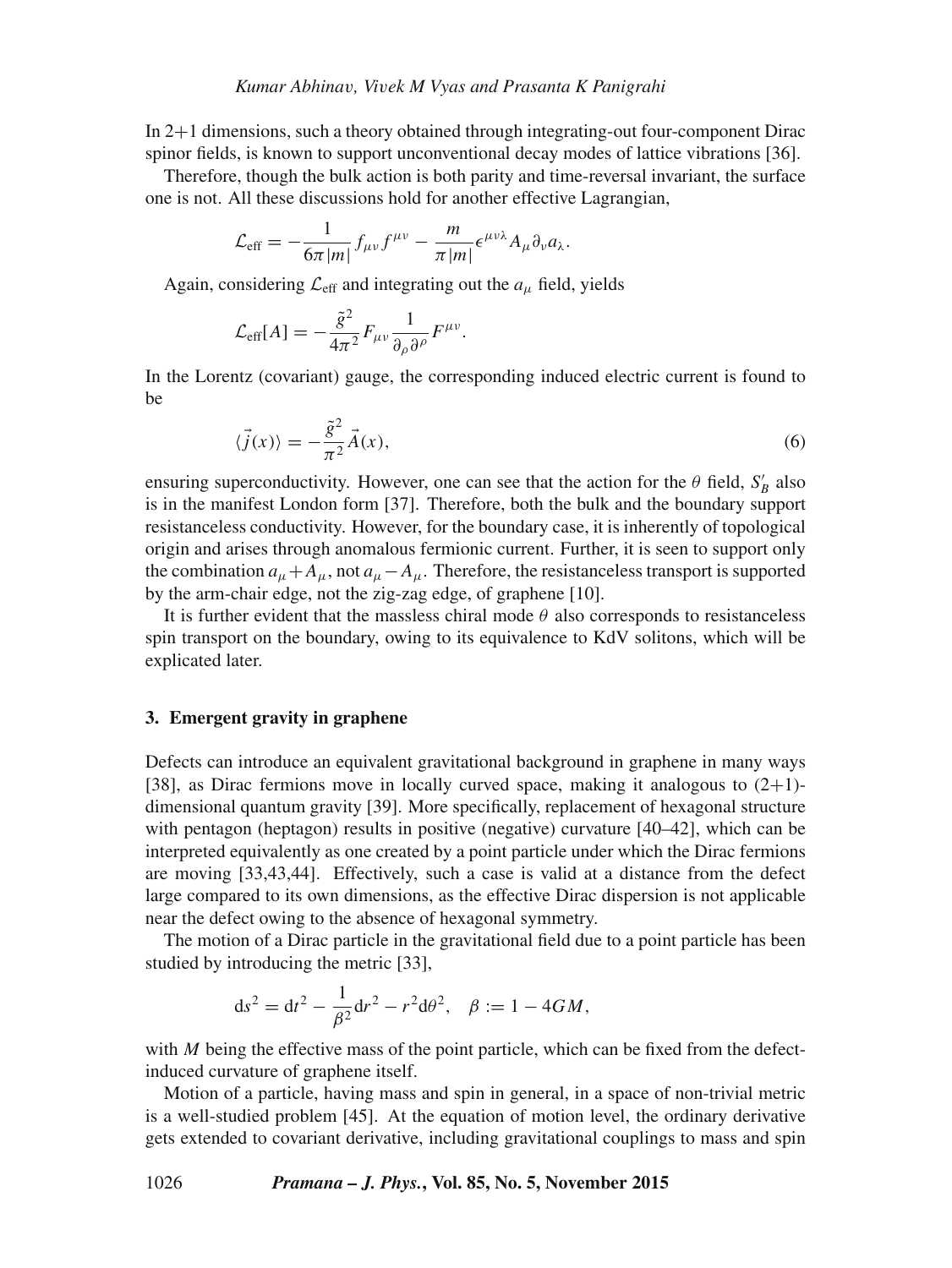through affine and spin connections. The general picture is best presented by introducing a flat coordinate system at each point in space, and a generic one with curvature incorporated, with degrees of freedom respectively denoted by Latin and Greek indices. The connection between the two is provided by the 'vielbein' tensors,  $e^a_\mu$ , with  $e^a_\mu e^{\mu b} := \eta^{ab}$ and  $e^{\mu}_a e^{av} := g^{\mu\nu}$  being the local 'flat' and general 'curved' metric tensors respectively. All the other tensors can be defined accordingly.

In the case of interest, the induced curvature is conic, and there, the massive Dirac Lagrangian takes the form [33]:

$$
\mathcal{L}_D = \bar{\psi}(x) \left( i\gamma^a e_a^{\mu} D_{\mu} - m \right) \psi(x),
$$
  
\n
$$
D_{\mu} = \partial_{\mu} + \frac{1}{2} \omega_{\mu,ab} \sigma^{ab}, \quad \sigma^{ab} := \frac{1}{4} [\gamma^a, \gamma^b],
$$
\n(7)

where  $\gamma^a$ s are 2+1 Minkowski-space Dirac matrices that transform under local Lorentz transformations incorporating curvature,  $\omega_{\mu,ab}$  are spin connections and  $e_a^{\mu}$  is the vielbein for the metric given above. Further, as,

$$
\omega_{\mu,ab} = \epsilon_{abc}\omega^c_\mu
$$
 and  $\sigma^{ab} = -\frac{i}{2}\epsilon^{abc}\gamma_c$ ,

the covariant derivative becomes  $D_{\mu} = \partial_{\mu} - \frac{i}{2} \omega_{\mu}^a \gamma_a$ . Thus,  $-(c/2e)\omega_{\mu}^a \gamma_a$  serves the purpose of a gauge field, and eq. (7) can lead to the corresponding CS gauge theory.

In the above framework, the Einstein–Hilbert action, on a manifold  $M$  can be written as [34]

$$
I := \frac{1}{2} \int_M \epsilon^{\mu\nu\rho\lambda} \epsilon_{abcd} e^{\ a}_{\mu} e^{\ b}_{\nu} R_{\rho\lambda}{}^{cd},
$$

with the curvature tensor  $R_{\rho\lambda}^{cd}(\omega)$ , defined in terms of spin connections  $\omega_{\mu}^{a}$ , is related to the usual Riemann tensor  $\dot{R}^{\mu}_{\nu\rho\lambda}(\Gamma)$ , defined in terms of affine connections  $\Gamma^{\mu}_{\nu\rho}$ , as

$$
R^{\alpha}_{\lambda\mu\nu}(\Gamma) = e_a^{\alpha} e_{\lambda b} R^{ab}_{\mu\nu}(\omega), \quad R^{ab}_{\mu\nu}(\omega) := \partial_{\mu} \omega_{\nu}^a{}_b - \partial_{\nu} \omega_{\mu}^a{}_b + [\omega_{\mu}, \omega_{\nu}]^a{}_b.
$$

Variation with respect to vielbeins lead to the flat-space (vacuum) Einstein equation:

$$
e^{\mu}_{\ a}R_{\mu\nu}^{\ a}{}_{b}=0,
$$

equivalent to the vanishing of the Ricci tensor  $R_{\mu\nu}(\Gamma) = e^{\nu}_{b} e^{\alpha}_{b} R_{\mu\alpha}^{a}{}_{b}(\omega)$ , representing zero-curvature condition, which will lead to KdV hierarchy, to be shown in the next section. Further, one can readily identify the vielbein and spin connections as 'gauge' fields here, which makes the curvature tensor effectively the gravitational field-strength tensor corresponding to these gauge fields, more specifically, that of the spin connection.

In 2+1 dimensions, the Einstein–Hilbert action takes the form,

$$
I = \frac{1}{2} \int_M \epsilon^{\mu\nu\rho} \epsilon_{abc} e_\mu^{\ a} R_{\nu\rho}^{\ b} c,
$$

which Witten [34] showed to be a CS action, which can be written as

$$
I_{\text{CS}} = \int_M \epsilon^{\mu\nu\rho} e_{\mu a} R_{\nu\rho}^{\ \ a}, \quad R_{\nu\rho}^{\ \ a} := \partial_\nu \omega_\rho^{\ a} - \partial_\rho \omega_\nu^{\ a} + \epsilon^{abc} \omega_{\nu b} \omega_{\rho c}, \tag{8}
$$

*Pramana – J. Phys.***, Vol. 85, No. 5, November 2015** 1027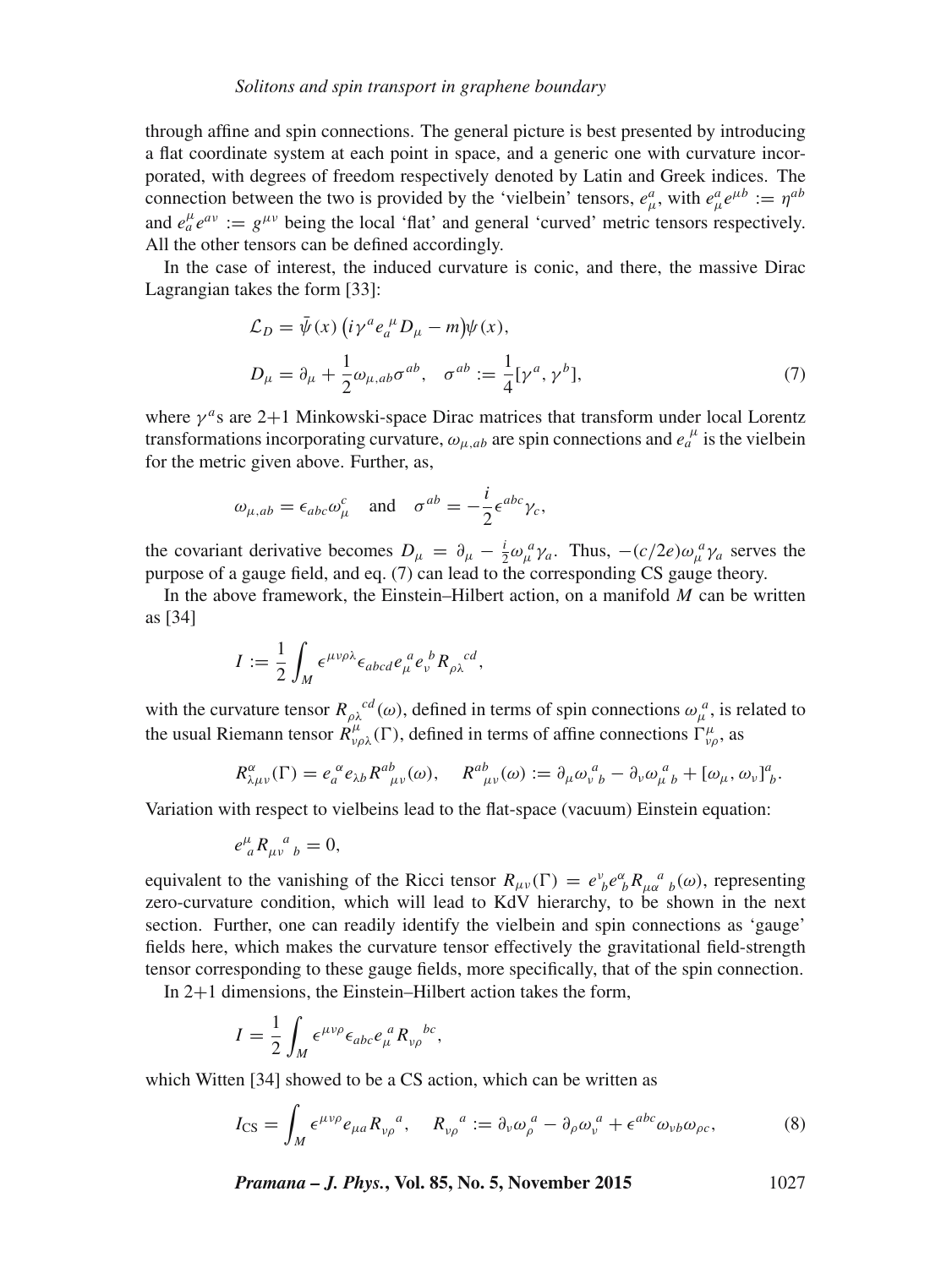with curvature tensor  $R_{\alpha\beta}^{\ \ a}$  serving as a field strength tensor corresponding to spin connections as gauge fields. It is equivalent to the 'usual' non-Abelian CS action:

$$
I'_{\text{CS}} = \int_M \epsilon^{\mu\nu\rho} \omega_{\mu a} \left[ \partial_\nu \omega_\rho^{\ a} - \partial_\rho \omega_\nu^{\ a} + \frac{2}{3} \epsilon^{abc} \omega_{\nu b} \omega_{\rho c} \right],\tag{9}
$$

both yielding the same equation of motion,

$$
\epsilon^{\mu\nu\rho} R_{\nu\rho}^{\ \ a} = 0,\tag{10}
$$

corresponding to the variation with respect to  $e^a_\mu$  and  $\omega_\mu^a$  respectively, corresponding to zero-curvature condition as mentioned earlier. The local Lorentz (gauge) transformations for vielbein and spin connection are [46]

$$
\delta e_k^{\mu} = -\Lambda_k^{\ n} e_n^{\mu},
$$
  
\n
$$
\delta \omega_{\mu}^{\ a} = (D_{\mu} \Lambda)^a := \partial_{\mu} \Lambda^a + \epsilon^{abc} \omega_{\mu}^b \Lambda^c, \quad \Lambda^a := \frac{1}{2} \epsilon^{abc} \Lambda_{bc},
$$

where  $\Lambda_{ab}$  is the parameter of transformation. Under these,  $I_{CS}$  and  $I'_{CS}$  respectively behave as mixed and pure CS actions on the boundary as

$$
\delta I_{\rm CS} = -\int_M e_{\mu b} \epsilon^{\mu \nu \rho} \Lambda_a^{\ b} R_{\nu \rho}^{\ a} \equiv -\int_Y \epsilon^{\mu \nu} \Lambda_a R_{\mu \nu}^{\ a},\tag{11}
$$

$$
\delta I'_{\rm CS} \propto \int_M \epsilon^{\mu\nu\rho} \epsilon^{abc} \partial_\mu \Lambda_a \partial_\nu \Lambda_b \partial \rho \Lambda_c \equiv \int_Y \epsilon^{\mu\nu} \epsilon^{abc} \Lambda_a \partial_\nu \Lambda_b \partial \rho \Lambda_c. \tag{12}
$$

A few points here are of importance. In eq. (11), by choosing the vielbein  $e^a_\mu$  as a unit normal to the  $(1+1)$ -dimensional hypersurface Y bounding the  $(2+1)$ -dimensional manifold M, we get a 'surface-term' on Y similar to that in eq. (2). In eq. (12), the first integrand is equivalent to that corresponding to the winding number for non-Abelian CS theory for large gauge transformations in the  $SU(2)$  case,  $\epsilon^{\mu\nu\rho}T_r \left[ \partial_\mu U U^{-1} \partial_\nu U U^{-1} \partial_\rho U U^{-1} \right]$ , with  $U := \exp(i \Lambda_a T^a)$  and gauge-group generators satisfying  $\text{Tr} [T^a T^b T^c] = \epsilon^{abc}$ , also leading to a surface term on Y. Therefore, the equivalence of  $I_{CS}$  and  $I'_{CS}$  leads to the interpretation of the compensation condition (eq. (3)), for the gauge-variant topological boundary term in graphene.

The non-zero boundary integral is of pure topological origin and is unaltered by the presence of other tree-level terms in the gauge Lagrangian. This is reflected in the similarity of eqs (11) and (2). In order to restore gauge invariance at the boundary, similar introduction of a 'generalized' Stückelberg matrix-valued field  $\theta^a$  leads to,

$$
\partial^2 \theta^a \propto \epsilon^{\mu\nu} R^a_{\mu\nu},\tag{13}
$$

with the curvature tensor  $R_{\mu\nu}^a$  replacing the field-strength tensor. Therefore, the resistanceless massless chiral mode  $\theta$ , obtained in §1, has a gravitational equivalence owing to gravity being a CS gauge theory in  $2+1$  dimensions. The former being a scalar while the latter being a Lorentz vector is justified, as at the  $(1+1)$ -dimensional boundary, only one component of the gravitational field stays dynamic, owing to the zero-curvature condition. The physical origin of the gravitational 'gauge' field in graphene can be the defect-induced curvature. The fact that the same is conic in nature, enables light-cone metric formulation at the  $(1+1)$ -dimensional boundary. Further, as the zero-curvature condition is automatically satisfied at the equation of motion level, the KdV hierarchy naturally emerges from this, as will be shown in the next section.

#### 1028 *Pramana – J. Phys.***, Vol. 85, No. 5, November 2015**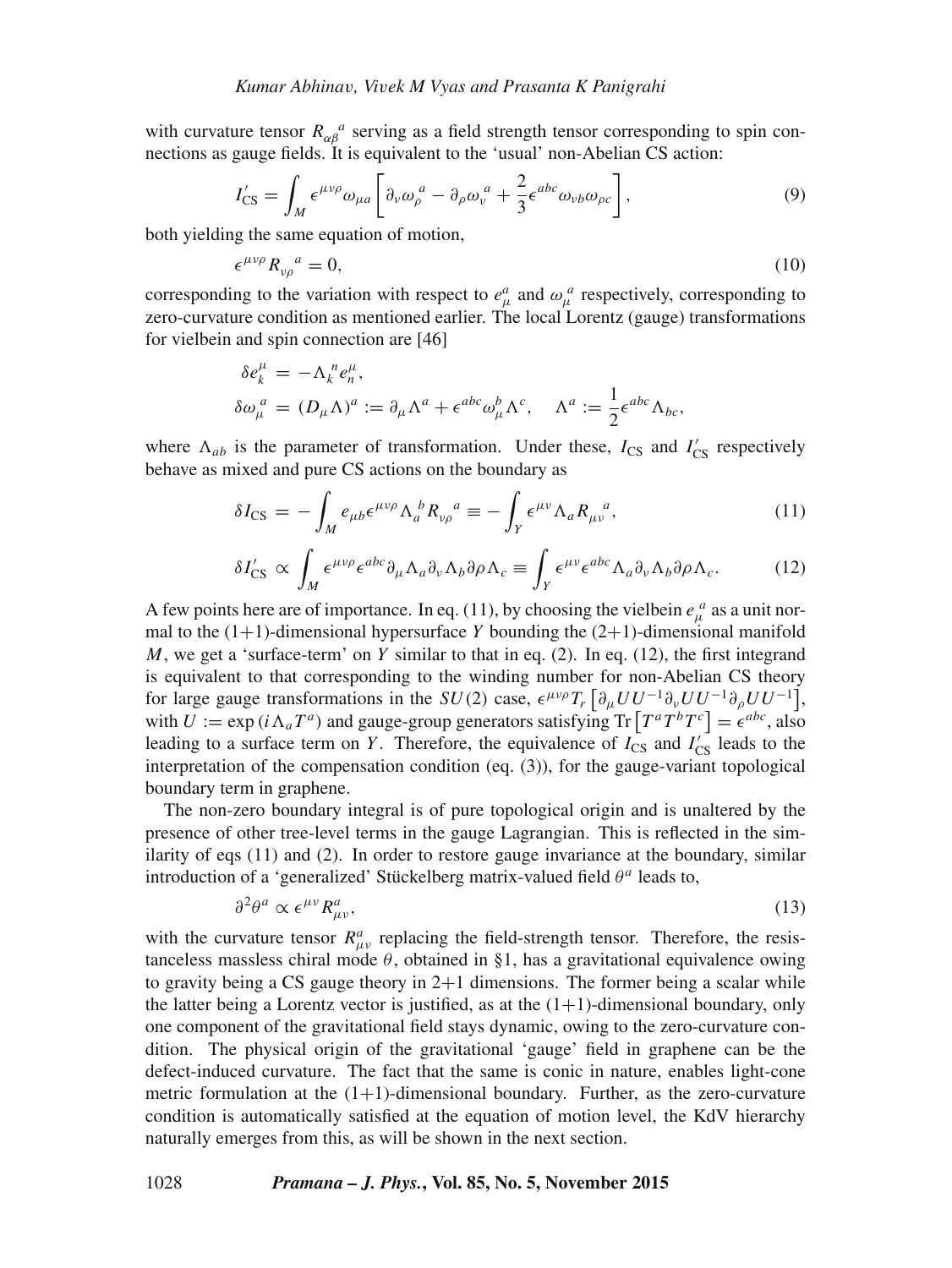#### **4. KdV hierarchy from zero-curvature condition in 1**+**1 dimensions**

As seen above, boundary gravity in  $2+1$  dimensions arises through the interaction of matter with gravitational field. In the light-cone gauge, this theory can be shown to incorporate  $SL(2, \mathbb{R})$  current algebra [13,14], enabling a representation of the theory in terms of partial differential equations. The light-cone geodesic is given by

$$
ds^{2} = dx^{+}dx^{-} + g_{++}(x^{+}, x^{-})(dx^{+})^{2},
$$

with scalar curvature,

$$
R = \partial_{-}^{2}g_{++}, \quad R = e_{a}^{\mu}e_{b}^{\nu}R_{\mu\nu}^{ab}(\omega).
$$
 (14)

The Ward identities for the metric assumes the form [13]

$$
\kappa \frac{\partial}{\partial x_j^+} \left\langle f(x_1) \cdots f(x_N) \right\rangle = \sum_{k \neq i} \frac{\eta_{ab} l_i^a l_k^b}{x_i^+ - x_k^+} \left\langle f(x_1) \cdots f(x_N) \right\rangle, \tag{15}
$$

where  $\kappa$  is arbitrary,  $\eta_{ab}$  is the Killing metric tensor for  $SL(2, R)$  and f is defined through:  $\partial_+ f = g_{++} \partial_- f$ . *l<sup>a</sup>s* are identified as the SL(2, **R)** generators. From this differential equation interpretation of 2D gravity, it is possible to obtain a KdV hierarchy [14] under zero-curvature constraint, as well as a Lax pair formalism [15], both supporting solitonic excitations.

The zero-curvature condition physically corresponds to path-independence of evolution of a physical state in a generic space-time. In terms of covariant derivative  $D_{\mu}$ , defined on a non-trivial manifold, the curvature tensor is defined as the commutator  $[D_\mu, D_\nu]$ . The vanishing of the same means parallel transport around any closed loop being identity. Over a non-trivial gauge transformation, a complete cycle around the loop results in the Wilson loop operator  $W(\lambda) = \mathcal{P} \exp[i \int dx_{\mu} A^{\mu}(x; \lambda)]$  [47] with the end points identified. The factor  $\lambda$  parametrizes the loop. For the zero-curvature condition to be satisfied, the asymptotic conditions  $\lambda \to \infty$ , 0 yields, respectively,

$$
\log \mathrm{Tr} \; W(\lambda) \to \lambda^{\pm 1} R - \sum_{k=1}^{\infty} \lambda^{\pm k} H_k^{\pm}, \quad H_k^{\pm} = i \int \mathrm{d}x_{\mu} \left( I_k^{\pm} \right)^{\mu},
$$

with infinite number of conserved quantities  $H_k^{\pm}$ . This renders the system to be integrable [48]. Therefore, a system incorporating a physical notion of curvature can always be constrained by imposing the zero-curvature condition to yield an integrable model. In case of 2D gravity, the same leads to the KdV hierarchy [14].

A  $(1+1)$ -dimensional  $SL(2, R)$  Lie algebra, in light-cone coordinates, can be represented by the corresponding Lie-algebra-valued non-Abelian gauge fields  $A_{\pm} = A_{\pm}^a l_a$  in a  $2\times2$  representation.  $A_{-}$  is suitably chosen and hence partially gauge-fixed. Subsequently, the only independent component of the field strength tensor in  $1+1$  is,

$$
F_{+-} = \partial_{+} A_{-} - \partial_{-} A_{+} + [A_{+}, A_{-}]
$$
  
=  $\begin{pmatrix} 0 & -\partial_{+} u + \frac{1}{2} \partial_{-}^{3} C + 2u \partial_{-} C + C \partial_{-} u - 2\lambda^{2} \partial_{-} C \\ 0 & 0 \end{pmatrix}$ , (16)

where  $\lambda$  is a global constant (spectral parameter),  $u = u(x_{+}, x_{-})$  and  $C = C(u, \lambda)$ .

*Pramana – J. Phys.***, Vol. 85, No. 5, November 2015** 1029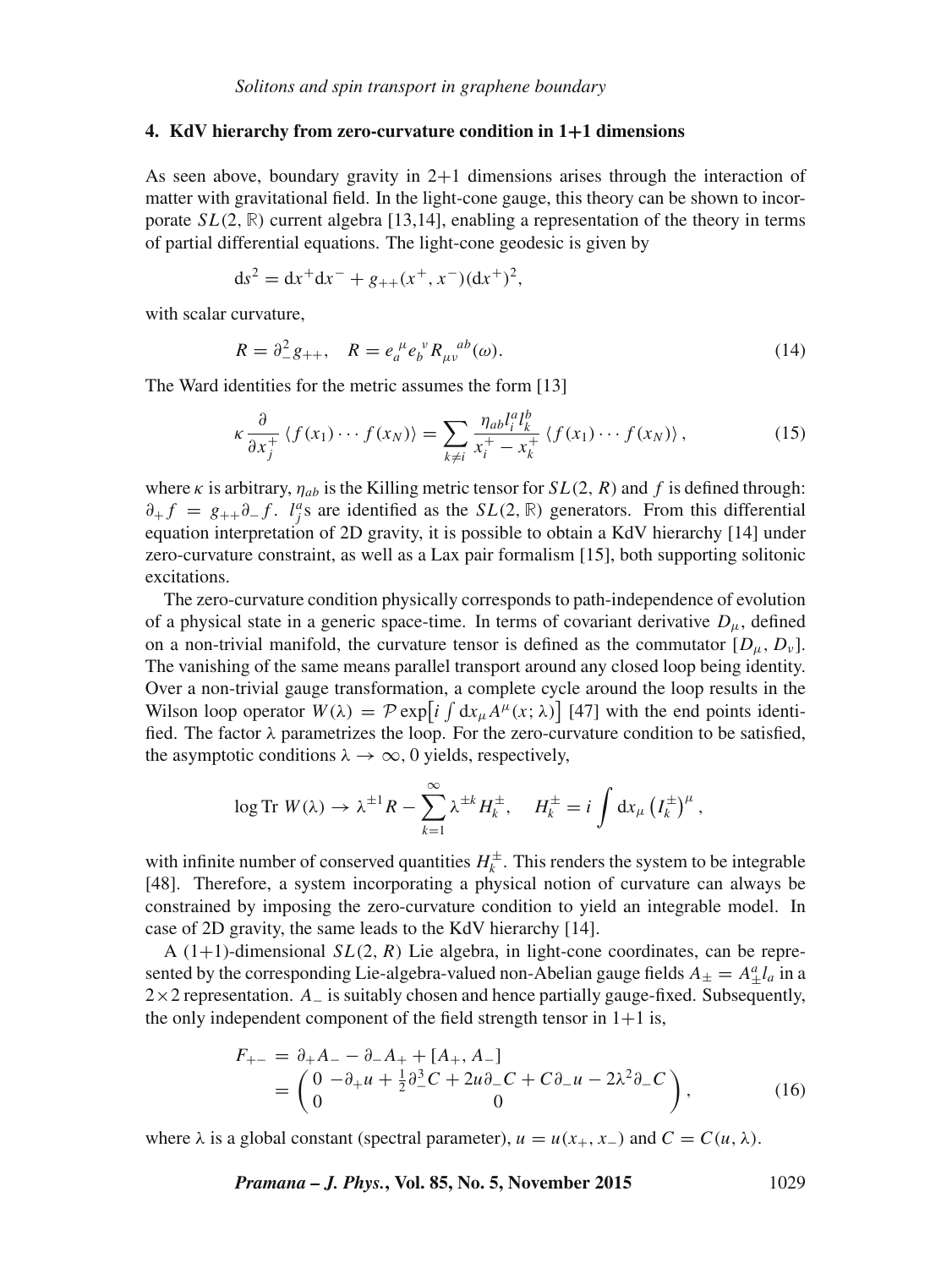As discussed above, the evolution of the KdV integrable system can be interpreted as a zero-curvature condition [48] associated with some gauge group. More specifically, the KdV hierarchy can be obtained from the  $SL(2, R)$  zero-curvature condition, which can be interpreted as gauge anomaly equation [14] and WZWN action [49,50]. The  $SL(2, R)$  Lie-group generator  $U(x) = \exp(i\Theta^a(x)l_a)$  results in a matrix-valued vector  $A_{\mu}(x) := U^{-1}(x)\partial_{\mu}U(x)$  in 1+1 dimension (pure gauge). This automatically yields the 'zero curvature' condition:  $F_{\mu\nu} := \partial_{\mu}A_{\nu} - \partial_{\nu}A_{\mu} + [A_{\mu}, A_{\nu}] = 0$ . Further, this condition makes path-ordered integral with  $F_{\mu\nu}$  exponentiated to be path-independent, depending only on the end points [48], bringing out the topological nature of the system.

Presently, the zero-curvature condition in case of  $SL(2, R)$  Lie group, i.e.,  $F_{+-} = 0$ leads to the nth-order KdV hierarchy equation,

$$
\partial_{+}u = \frac{1}{2} \left[ \partial_{-}^{3} + 2(\partial_{-}u + u\partial_{-}) \right] C_{n}
$$
\n(17)

on Taylor-expanding  $C(u, \lambda)$  in powers of spectral parameter  $\lambda$ . For the special case of  $\lambda = 0$ , infinitesimal gauge transformation leads C to mirror the light-cone metric tensor transformation under infinitesimal conformal transformation [51], identifying

$$
C = g_{++}.\tag{18}
$$

Therefore, the non-trivial metric component results in KdV hierarchy, enabling solitonic excitations in the  $1+1$  space, akin to Hall effect. Considering the manifold to be the boundary of a 2+1 space, we may realize the same at the graphene boundary, yielding,

$$
\partial^2 \theta = 0 = \partial^2 \theta^a,\tag{19}
$$

which is equivalent to  $\partial^2 C = 0$  (eq. (14)), thereby leading to the inference that  $\theta$  represents a solitonic excitation. It is to be noted that although the original CS gauge theory in graphene was Abelian in nature, the induced conic gravity, in the presence of 'suitable' defects, corresponds to a non-Abelian counterpart. The latter supports  $(1+1)$ -dimensional boundary modes that yield resistanceless transport of solitonic matter subjected to the zero-curvature condition. Intuitively, the path independence of the gravitational system reflected through the zero-curvature condition directly corresponds to the topological nature of the CS gauge theory.

Therefore,  $\theta^a$  represents a massless mode at the arm-chair boundary, which is decoupled from the curvature (induced gravity) within the bulk. This mode is chiral in nature, owing to its CS origin and has an associated solitonic excitation owing to the emergent KdV hierarchy condition (eq. (17)). Therefore, given the zero-curvature condition is satisfied, the anomalous topological boundary term supports 'resistanceless' solitonic spin transport at graphene boundary. This mode may experimentally be realized at the arm-chair edge.

# **5. Conclusions**

In conclusion, matter-induced gravitational Chern–Simons term can be realized in condensed matter systems like graphene when defects are present. In a system with a finite geometry, the induced CS term is shown to yield spin transport through solitons under zero-curvature condition at the boundary. This is akin to manifestation of solitonic boundary excitations in Hall effect. The situation with non-zero boundary curvature will be discussed elsewhere.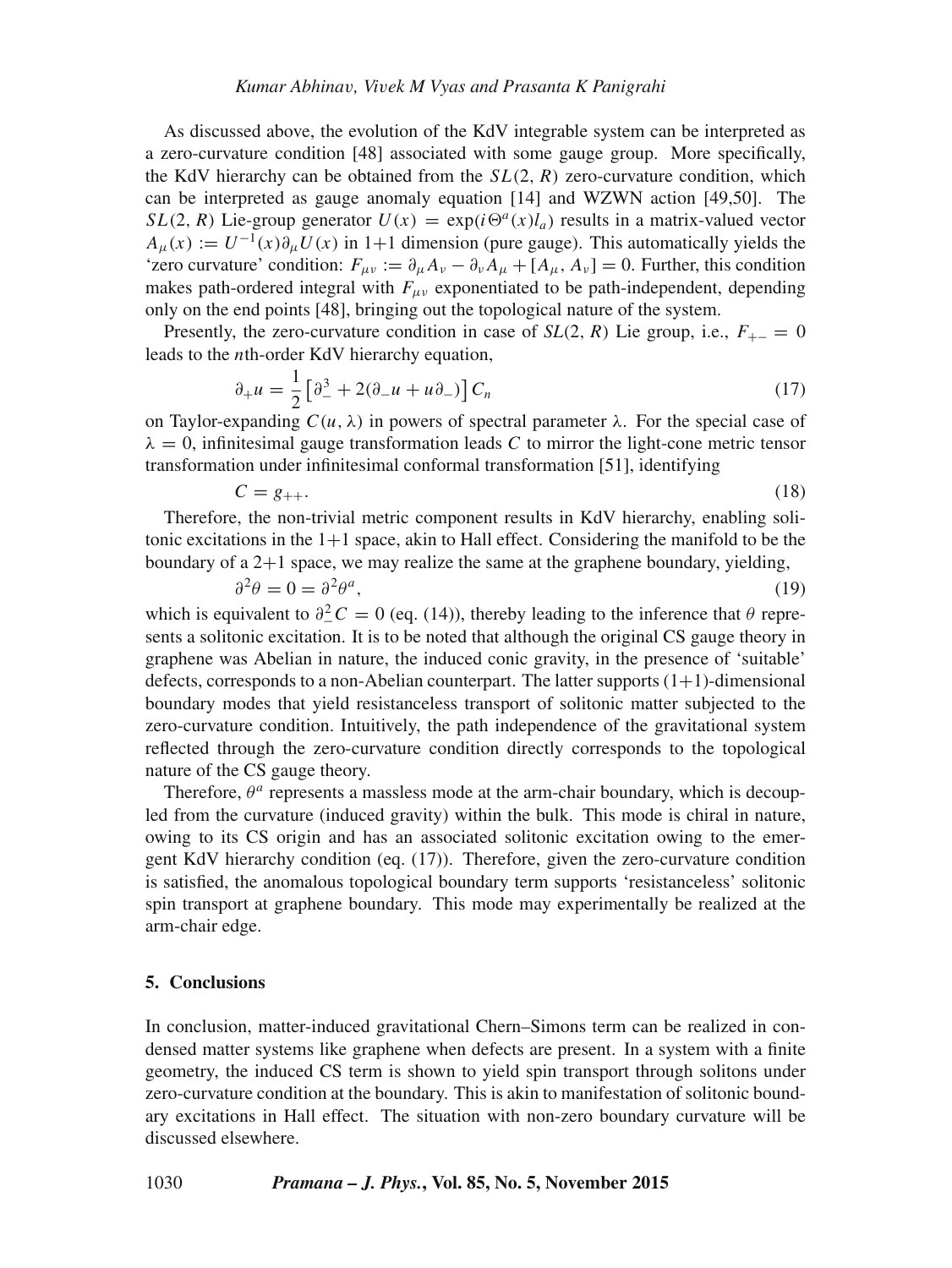## **References**

- [1] P R Wallace, *Phys. Re*v*.* **71**, 622 (1947)
- [2] G W Semenoff, *Phys. Re*v*. Lett.* **53**, 2449 (1984)
- [3] K Novoselov *et al*, *Science* **306**, 666 (2004)
- [4] D V Khveshchenko, *J. Phys.: Condens. Matter* **21**, 075303 (2009)
- [5] B Hunt *et al*, *Science* **340**, 1427 (2013) C R Woods *et al*, *Nature Phys.* **10**, 451 (2013)
- [6] J F Schonfeld, *Nucl. Phys. B* **185**, 157 (1981)
- [7] S Deser, R Jackiw and S Templeton, *Phys. Re*v*. Lett.* **48**, 975 (1982); *Ann. Phys.* **140**, 3372 (1982); *ibid.* **281**, 409 (2000) A Redlich, *Phys. Re*v*. Lett.* **52**, 18 (1984); *Phys. Re*v*. D* **29**, 2366 (1984)
- [8] A Neto, F Guinea, N Peres, K Novoselov and A Geim, *Re*v*. Mod. Phys.* **81**, 109 (2009)
- [9] A Neto, *Nature Materials*, **6**, 176 (2007) P Ghaemi and F Wilczek, arXiv:0709.2626 H Heersche, P Jarillo-Herrero, J Oostinga, L Vandersypen and A Morpurgo, *Solid State Commun.* **143**, 72 (2007)
- [10] P K Panigrahi, V M Vyas and T Shreecharan (communicated), arXiv:0901.1034 V M Vyas and P K Panigrahi (communicated), arXiv:1107.5521 and references therein
- [11] K Sasaki, J Jiang, R Saito, S Onari and Y Tanaka, *J. Phys. Soc. Jpn.* **76**, 033702 (2007)
- [12] M A H Vozmedianoa, M I Katsnelsonb and F Guinea, *Phys. Rep.* **496**, 109 (2010) and references therein
- [13] A M Polyakov, *Mod. Phys. Lett.* **2**, 893 (1987)
- [14] A Das, W-J Huang and S Roy, *Int. J. Mod. Phys.* **7**, 3447 (1992)
- [15] J-M Lina and P K Panigrahi, *Int. J. Mod. Phys.* **7**, 6907 (1992)
- [16] M Stone, *Quantum Hall effect* (World Scientific, Singapore, 1992) and references therein
- [17] T Appelquist and R Pisarski, *Phys. Re*v*. D* **23**, 2305 (1981)
- [18] R Jackiw and S Templeton, *Phys. Re*v*. D* **23**, 2291 (1981) T Appelquist and U Heinz, *Phys. Re*v*. D* **24**, 2169 (1981)
- [19] R Joynt and R E Prange, *Phys. Re*v*. B* **29**, 3303 (1984) B I Halperin, *Phys. Re*v*. B* **25**, 2185 (1982)
- [20] R B Laughlin, *Phys. Re*v*. B* **23**, 5632 (1981)
- [21] S Murakami, N Nagaosa and S-C Zhang, *Phys. Re*v*. Lett.* **93**, 156804 (2004) C L Kane and E J Mele, *Phys. Re*v*. Lett.* **95**, 146802 (2005)
- [22] B A Bernevig, T L Hughes and S-C Zhang, *Science* **314**, 1757 (2006)
- [23] R B Laughlin, *Phys. Re*v*. Lett.* **60**, 2677 (1988); *Science* **242**, 525 (1988) A L Fetter, C B Hanna and R B Laughlin, *Phys. Re*v*. B* **39**, 9679 (1989)
- [24] S K Paul and A Khare, *Phys. Lett. B* **174**, 420 (1986); *ibid.* **182**, 415 (1986) J Frohlich and P Marchenti, *Comm. Math. Phys.* **121**, 177 (1989) D Jatkar and A Khare, *Phys. Lett. B* **236**, 283 (1990)
- [25] J Schwinger, *Phys. Re*v*.* **125**, 397 (1962)
- [26] C R Hagen, *Ann. Phys.* **157**, 342 (1984)
- [27] K S Babu, Ashok Das and P K Panigrahi, *Phys. Re*v*. D* **36**, 3725 (1987) and references therein
- [28] A Das and S Panda, *J. Phys. A* **25**, L245 (1992)
- [29] E Witten, *Comm. Math. Phys.* **117**, 353 (1988) and references therein
- [30] P Ghaemi and F Wilczek, *Phys. Scr. T* **146**, 014019 (2012)
- [31] S Iso, D Karabali and B Sakita, *Nucl. Phys. B* **388**, 700 (1992)
- [32] E Stückelberg, *Hel*v*. Phys. Acta* **11**, 225 (1938)
- [33] P de S Gerbert and R Jackiw, *Commun. Math. Phys.* **124**, 229 (1989)
- [34] E Witten, *Nucl. Phys. B* **311**, 46 (1988/1989)